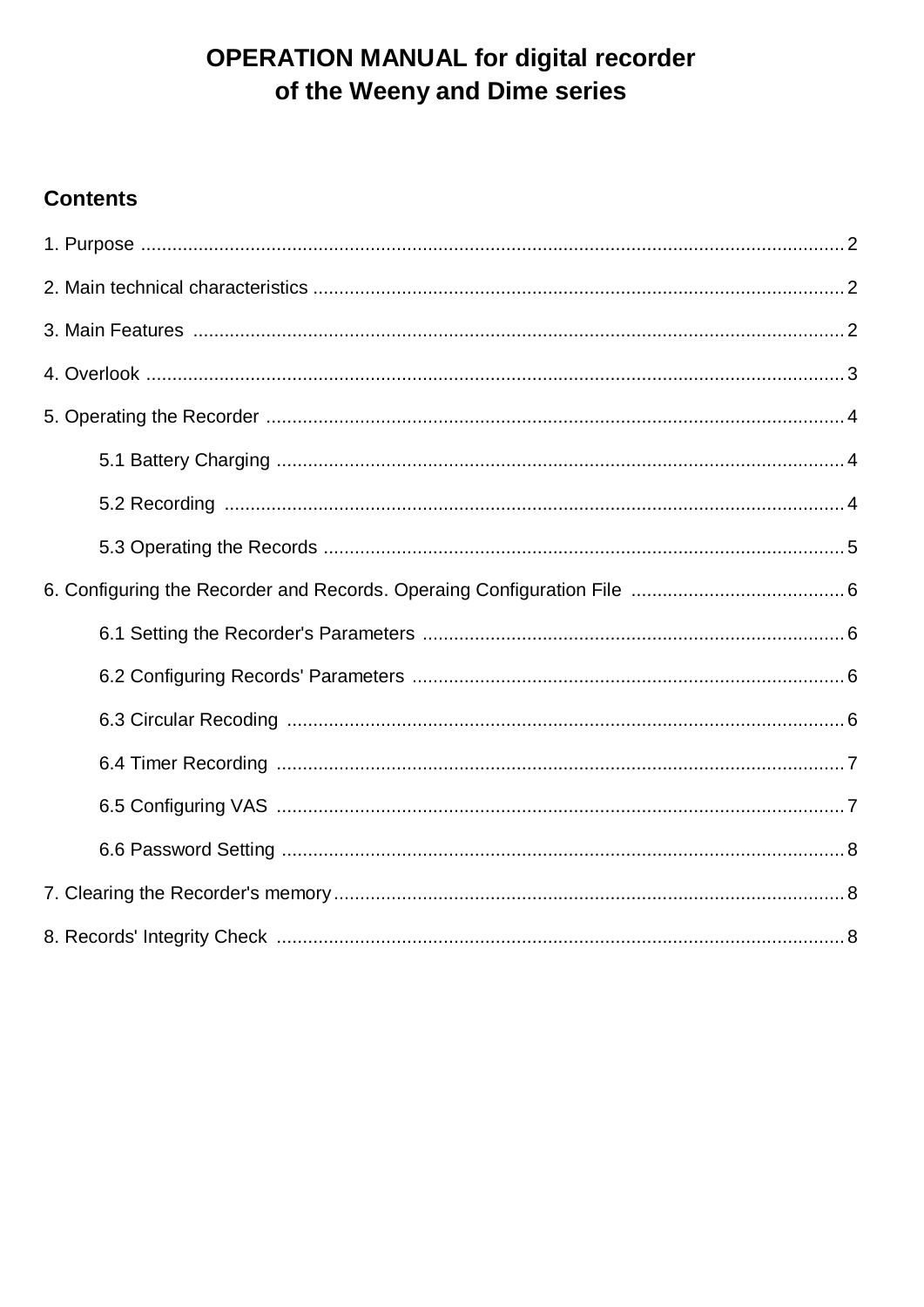#### **1. Purpose**

Еdic-mini Weeny Recorders are professional devices intended for making high quality record of voice messages into built-in flash memory. The recordings can be further uploaded onto the PC/tablet/smart phone and other devices supporting external carrier connection. The family includes small-sized voice recorders featuring one or two digital microphones and internal flash memory. The records have digital markers, which helps to prevent record from unauthorized changes, as well as significantly increase its evidentiality.

#### **2. Main technical characteristics**

| Signal-to-noise ratio | 65dB                         |
|-----------------------|------------------------------|
| Dynamic range         | 90dB                         |
| Sampling rate         | 8, 16, 22 kHz                |
| Frequency band        | from 100 to 10 000Hz         |
| Exchange rate         | 300 KB/s                     |
| Bit depth             | up to 24 bit                 |
| Information carrier   | Internal non-volatile memory |

#### **3. Main Features**

- Audio data record in wav format
- Direct connection to the PC via external drive (flash drive)
- Built-in real time clock with calendar
- Low current consumption
- Timer to start recording at the preset time (only for Weeny series)
- Voice Activation System (VAS)
- Password protection of the access to the Recorder's contents
- No way to change records' data of the internal memory of the Recorder
- Records' digital signature
- Status indication with one LED
- Two-button control (only for Weeny series)
- Instant activation while installing the battery (only for Dime series)
- Operational under wide temperature range, under the conditions of shaking or dust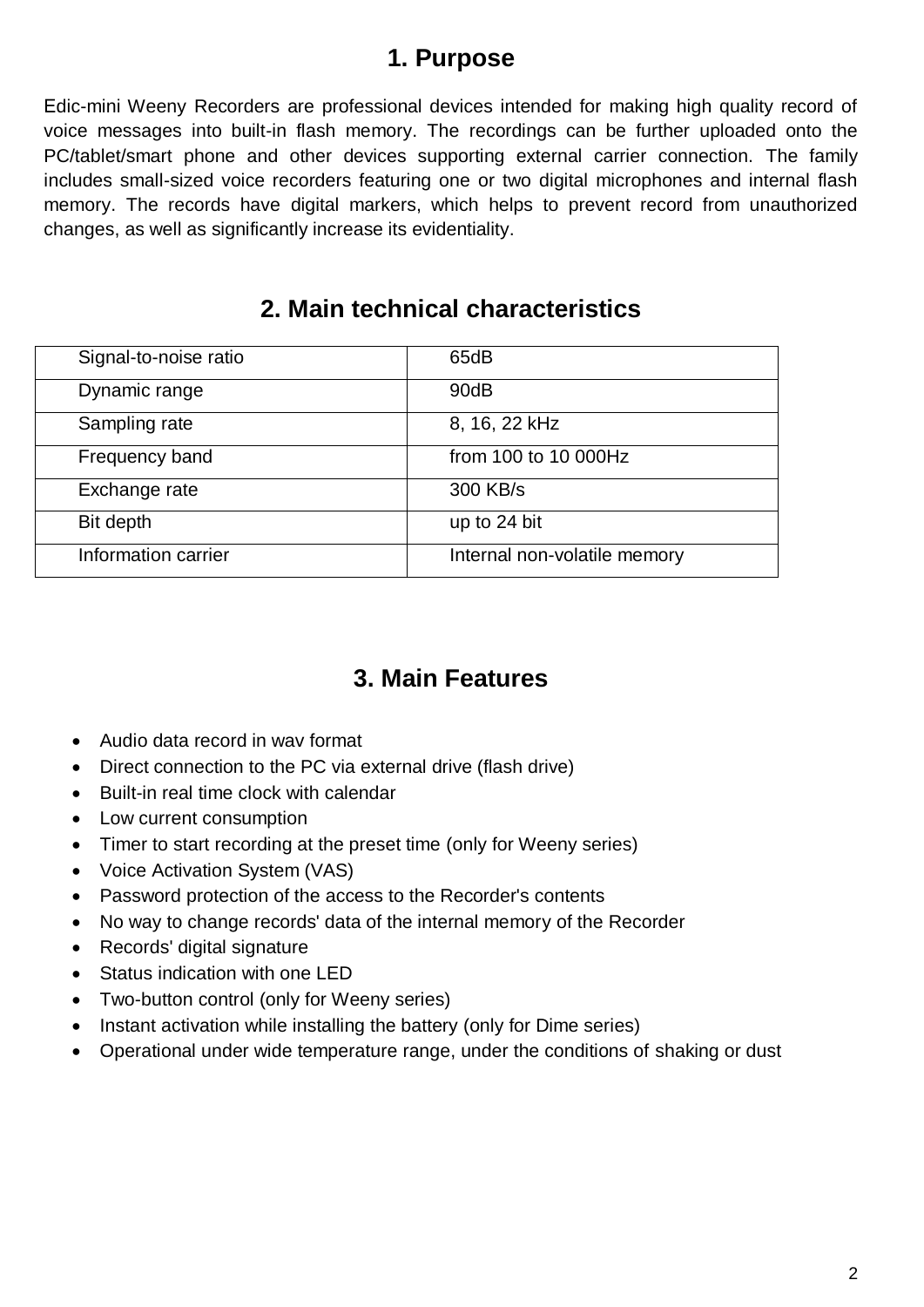#### **4. Overlook**

The recorders are intended for sound recording into built-in non-volatile memory represented by a regular disk (flash drive).

Depending on the model, the power is supplied by a built-in nondetachable rechargeable battery or a simple removable battery.

Recorder's control is performed using two separate buttons. One is Record On, the other is Record Off. That makes control process very easy. Except for the Dime models, where recording is enabled automatically when connecting the battery and terminated as the battery is disconnected.

The Recorder features built-in real-time clock with calendar, timers to automatically enable and stop recording at the preset time, VAS (Voice Activation System), indication of free memory capacity and battery charge level.

To view, playback, copy or delete records made, as well as to configure record modes and other Recorder's parameters, connect the Recorder to the PC. The PC recognizes the Recorder as a removable drive containing the recorded files and a configuration file.

The records in wav format are saved in the internal memory of the Recorder.

Each record performed by the Recorder has a mark of time and date and supplied with 'digital signature' to identify the model of the Recorder to have performed the recording and the attempts to modify it after being uploaded onto the PC.

The Recorder features the option to configure record parameters, which helps the user to find a proper balance between recording quality and memory capacity used to store it.

To configure recording quality and other Recorder's parameters, use configuration file on the Recorder's drive. Its contents can be changed on the PC using any word processor.

The drive's contents can't be changed, except for deleting the files with records made by the user and changing configuration file. Thus the authenticity and inalterability of the stored records can be guaranteed.

The records saved in the Recorder's memory and its settings can be protected with user password.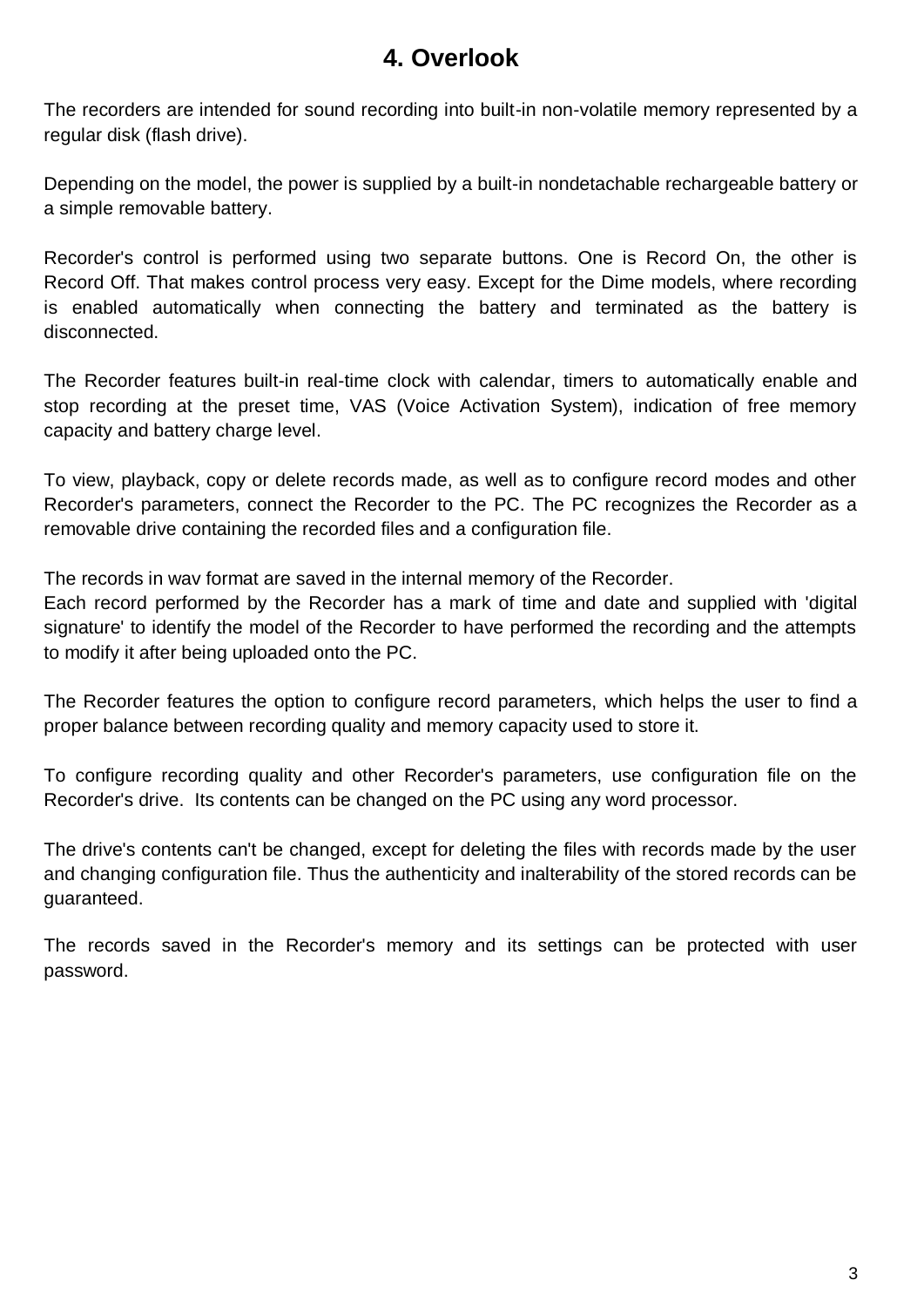# **5. Operating the Recorder**

# **5.1 Battery Charging**

#### *(for models with rechargeable batteries)*

Before using the Recorder, make sure the rechargeable battery is fully charged. If there is a necessity, charge the internal battery of the Recorder. To do this use interface cable from the delivery set to connect the device to the PC or power supply with regular USB output.

While you charge the recorder, it indicates the process with led flashes. The length of the flash increases starting from the glow for 1 second (battery is discharged) to glow for 3 seconds (battery is charged). The full charge time is about 0.5-1 hour.

When charging is completed, disconnect the cable from the computer or charger.

**Attention!!!** Do not leave the Recorder connected to the cable after the charging has been completed.

## **5.2 Recording**

To enable recording keep the ON button pressed for about a second until the LED starts flashing (for Dime models just insert the battery into the Recorder). The LED flashes 3 times, and recording starts.

In case battery charge level is insufficient to perform recording, The Recorder makes 3 smooth fading flashes of LED and after that switches to Standby Mode.

If the internal memory of the Recorder is full and circular recording is off, the Recorder makes 3 fold LED flashes and goes to Standby Mode.

During recording, the LED is flashing in two series of flashes, the number of flashes in the first series indicating battery charge level and in the second series - free memory capacity, as shown in the following Table:

| <b>Number of flashes</b> | <b>Battery charge level (1st</b><br>series) | <b>Free memory capacity</b><br>(2nd series) |
|--------------------------|---------------------------------------------|---------------------------------------------|
|                          | 80-100%                                     | 75-100%                                     |
|                          | 20-80%                                      | 50-75%                                      |
|                          | $2 - 20%$                                   | 25-50%                                      |
|                          |                                             | $1 - 25%$                                   |

The interval between the first and second series of flashes is 4 seconds, and between the second and first 10 seconds.

To stop recording, keep the STOP button pressed until the LED lights continuously (for Dime models, disconnect the battery from the Recorder).

Recording also automatically stops when the battery is completely discharged or when the memory is full.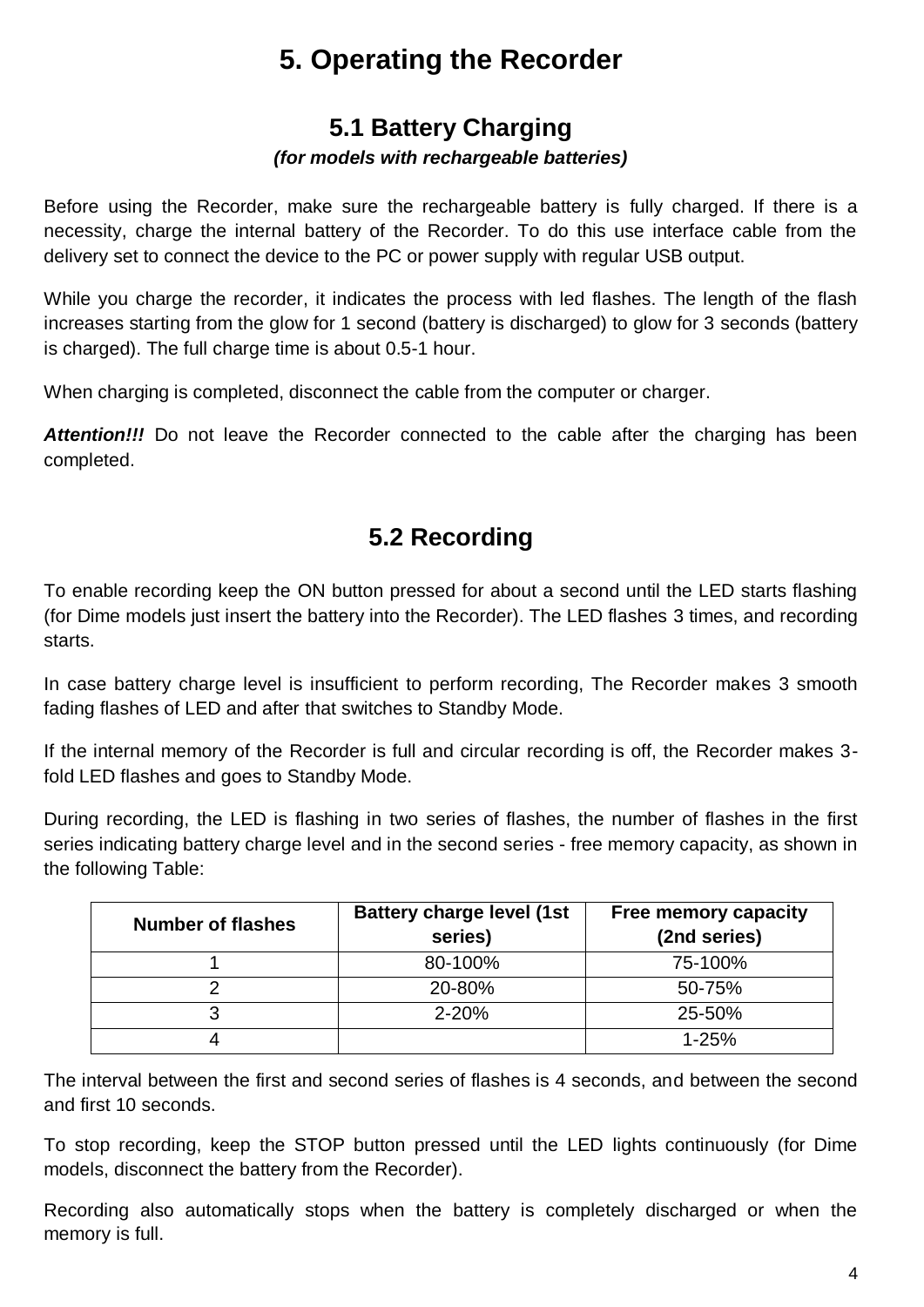Recording can also be turned on / off automatically when the timers are activated. Enabling and setting of timers is described in the section 'Configuring the Recorder'.

### **5.3 Operating the Records**

To playback, copy or delete records made, connect the Recorder to the PC using interface cable.

The Recorder is recognized in the PC as a removable media (flash drive), therefore, to view the Recorder's contents and for other actions, you can use the same tools as while working with any other drive, for example, Windows Explorer or any other file manager.

The Recorder's drive contains records in wav format and a config.ini configuration file with the settings of the Recorder.

The name of the wav file with the record is generated dynamically and has the following scheme: MODEL\_DATE\_TIME\_MODE\_SN.wav, where

- MODEL recorder's model;
- DATE date of recording in DD / MM / YYYY;
- TIME time in HH: MM;
- MODE record mode, consisting of three symbols:

The 1st character can be 'V' if the recording was made when voice activation system (VAS) was on, or 'N' for other cases;

The 2nd character can be 'M' for mono records or 'S' for stereo records

The 3rd character can be 'C' if the record was made when circular record mode was on, or 'L' for other cases;

• SN - recorder's serial number

To playback record, use standard ways to open the corresponding wav file by any media player, e.g. Windows Media Player.

To delete records off the Recorder, copy or move them to the PC or any other carrier, use Windows Explorer or any other file manager.

Any record stored in the Recorder's drive can be opened in sound editor, though all the modifications made will be ignored.

Changing or deleting other files (except for the settings file) on the Recorder's disk, as well as copying or creating new files on the Recorder, is also unavailable, the file may be damaged.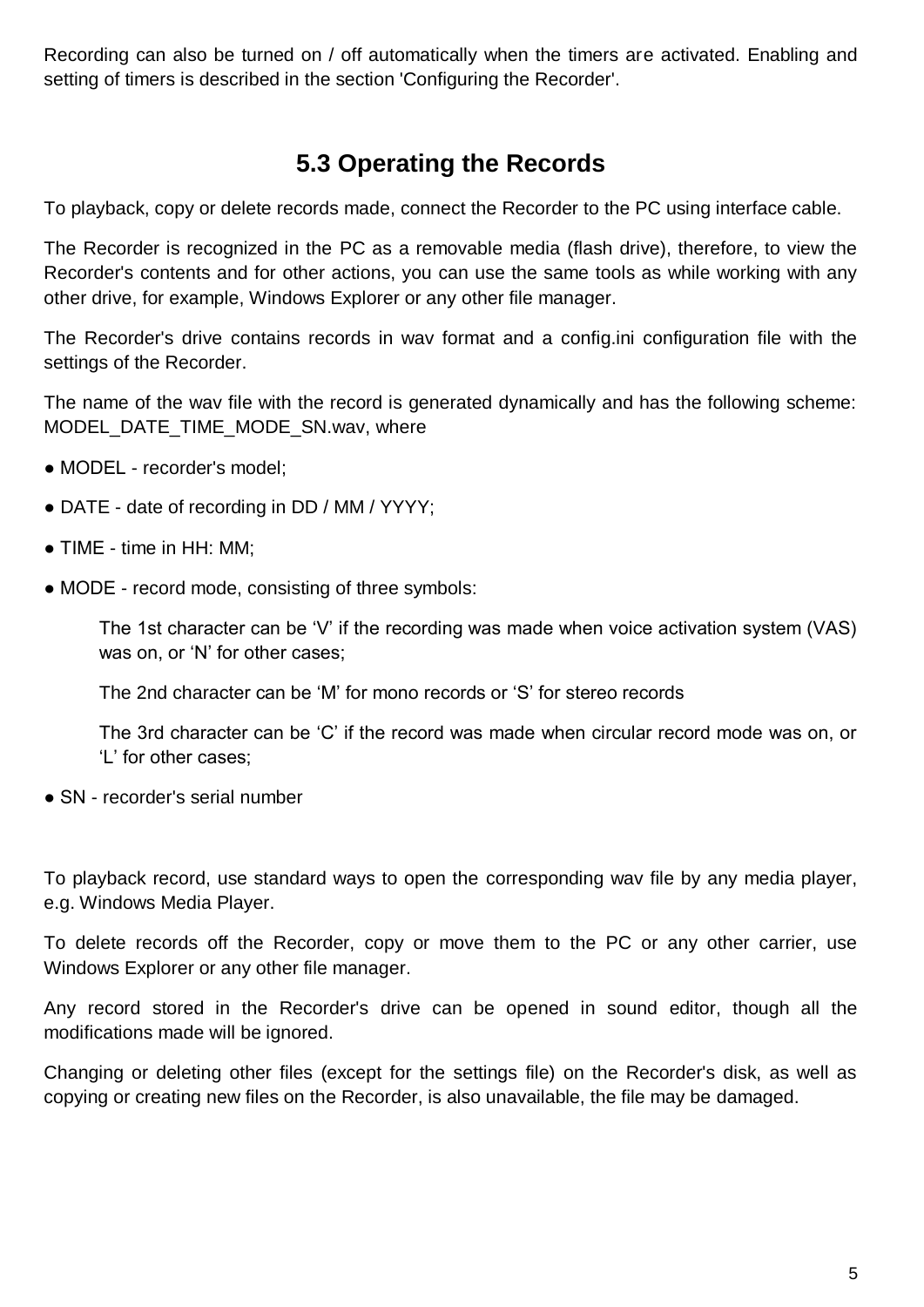# **6. Configuring the Recorder and Records. Operating Configuration File**

### **6.1 Setting the Recorder's Parameters**

To configure the Recorder's parameters, set its internal clock and password, open config.ini in any word processor and set the desired parameters.

The Recorder's clock synchronizes automatically with the PC as the configuration file is saved.

## **6.2 Configuring Records' Parameters**

The Recorder can apply various parameters to perform recording, which determines record's quality and size. The main quality parameters are sampling rate and sample width. The higher these parameters, the higher recording quality, but at the same time, the higher the amount of memory required for audio data storage, as well as the power consumption, which reduces maximum recording time.

| <b>RecordMode</b> | <b>Format</b> | <b>Frequency</b> | <b>Bit depth</b> | <b>Max. recording duration</b> |
|-------------------|---------------|------------------|------------------|--------------------------------|
| 0                 | <b>PCM</b>    | 22 kHz           | 24 bit           | $\sim$ 1 hour                  |
| 1                 | <b>PCM</b>    | 22 kHz           | 16 bit           | $\sim$ 1 hour 30 min           |
| $\overline{2}$    | <b>PCM</b>    | 16 kHz           | 24 bit           | $\sim$ 1 hour 30 min           |
| 3                 | <b>PCM</b>    | 16 kHz           | 16 bit           | $\sim$ 2 hours 15 min          |
| 4                 | <b>PCM</b>    | 8 kHz            | 24 bit           | $\sim$ 3 hours                 |
| 5                 | <b>PCM</b>    | 8 kHz            | 16 bit           | $\sim$ 4 hours 30 min          |
| 6                 | uLaw          | 8 kHz            | 8 bit            | $\sim$ 9 hours                 |
| 7                 | <b>ADPCM</b>  | 8 kHz            | 4 bit            | $\sim$ 18 hours                |

The record mode is set by the RecordMode parameter according to the following table:

There is an option to adjust audio signal gain using GainLevel parameter. The value 1 corresponds to a minimum gain, the value 7 corresponds to a maximum gain.

## **6.3 Circular Recoding**

Circular recording makes it possible to continue recording by deleting older record files after the Recorder's memory is full.

The parameter sets maximum file length in min. E.g., with CycleLength=10, while recording the Recorder will trace file length and as soon as wav file length is 10 min, recording will continue in a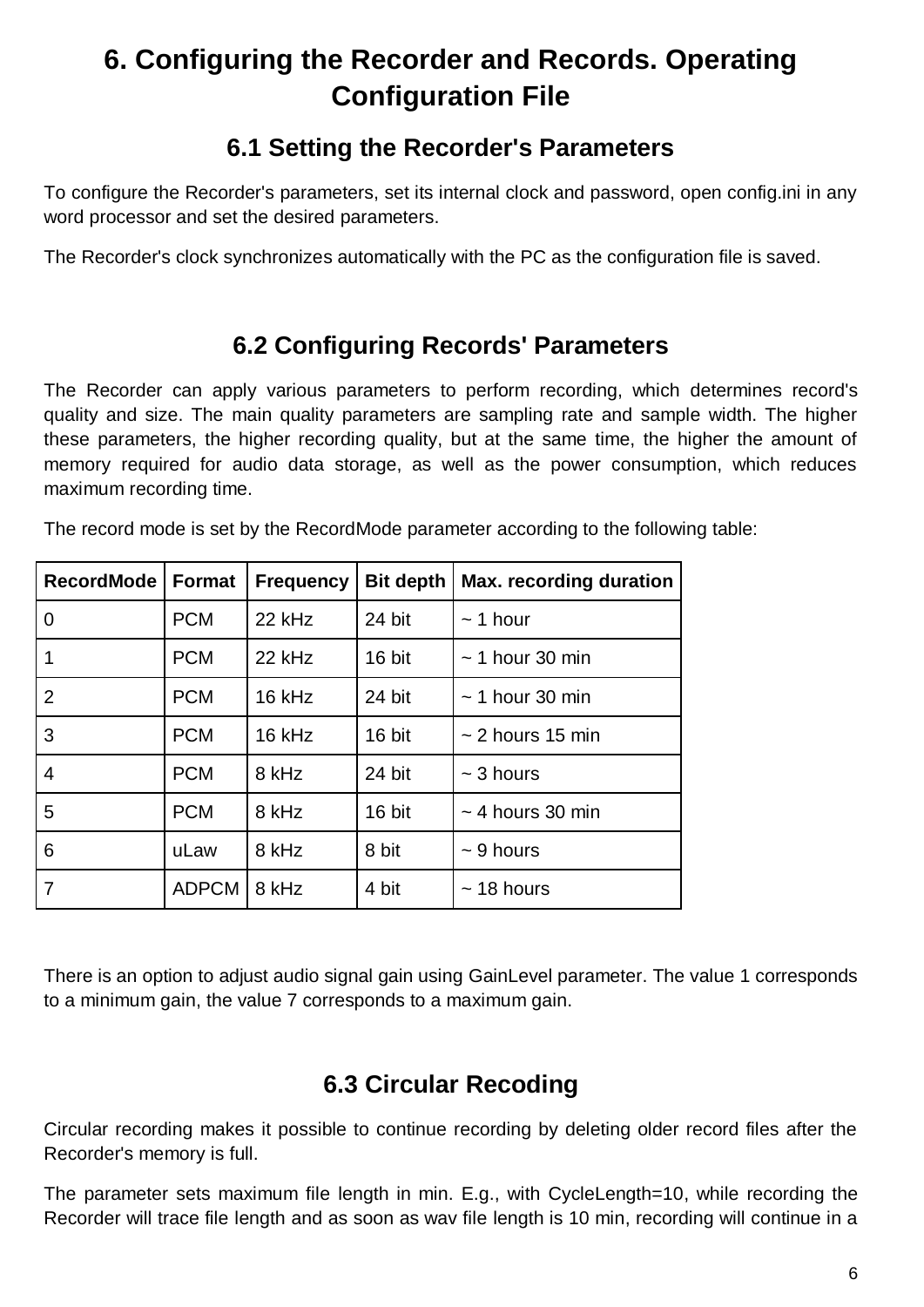new file. If while recording the Recorder's memory is full, the oldest wav file will be deleted to continue recording in a new wav file.

# **6.4 Timer Recording**

The Recorder provides the option to automatically start and stop recording at the preset time using Timer. The Timer has two modes of operation: Daily and Once. Daily Timer automatically starts and stops recording every day at the same preset time. Once Timer enables it to specify particular time and date to start and stop recording.

Timer mode is set as parameter. The value 0 corresponds to off timer, 1 - daily timer, 2 - once timer.

Time and date to start and stop recording is set in the parameters as DD/MM/YYYY HH:MM. With Daily Timer, values of date will be ignored, however any date must be specified any way.

For example, when setting parameters, the Timer will be enabled in daily mode at 23:00 and go off at 4:00 the next day, regardless of the current date. But when specifying the same parameters for once mode, i.e. RecTimer=2; TimerStartDateTime=31.12.2019 23:00; TimerStopDateTime=03.01.2020 4:00, recording will start 31.12.2019 at 23:00 and stop 03.01.2020 at 4:00.

Configuring timer, the Recorder's capabilities should be taken into account to provide enough memory space and power supply. If the Recorder's memory is full or battery charge level is too low, recording may be stopped halfway or not begin at all.

Timer recording can be stopped manually by keeping the STOP button pressed until the LED is continuously on.

# **6.5. Configuring VAS (Voice Activation System)**

Voice Activation System (VAS) properly configured can significantly reduce both memory consumption and energy consumption from the power source.

VAS is enabled using VasEnabled parameter of the configuration file. The value 0 switches VAS off, the value 1 switches VAS on.

The principle of VAS is as follows: after the user enables recording, the Recorder starts recording and tracing signal from the microphone. If within the time specified in the settings (VasDuration) the level doesn't exceed specified threshold (VAS level), recording is paused until signal level exceeds threshold value. After that recording will be continued. During pauses the Recorder does not save sound data on the drive, which saves memory capacity and power consumption, which in the end helps to significantly increase overall record duration.

The disadvantage of this record mode is the absence of pauses in the resulting file, as well as information about their duration. The Recorder saves only audio data with signal level exceeding the predetermined threshold. Therefore the threshold value should be set most appropriately for those specific conditions in which recording is taking place, otherwise the desired result may not be achieved. For example, if the threshold is too high, silent speech can be recognized as silence and, accordingly, will not be saved, or, on the contrary, if the threshold is too low, the background